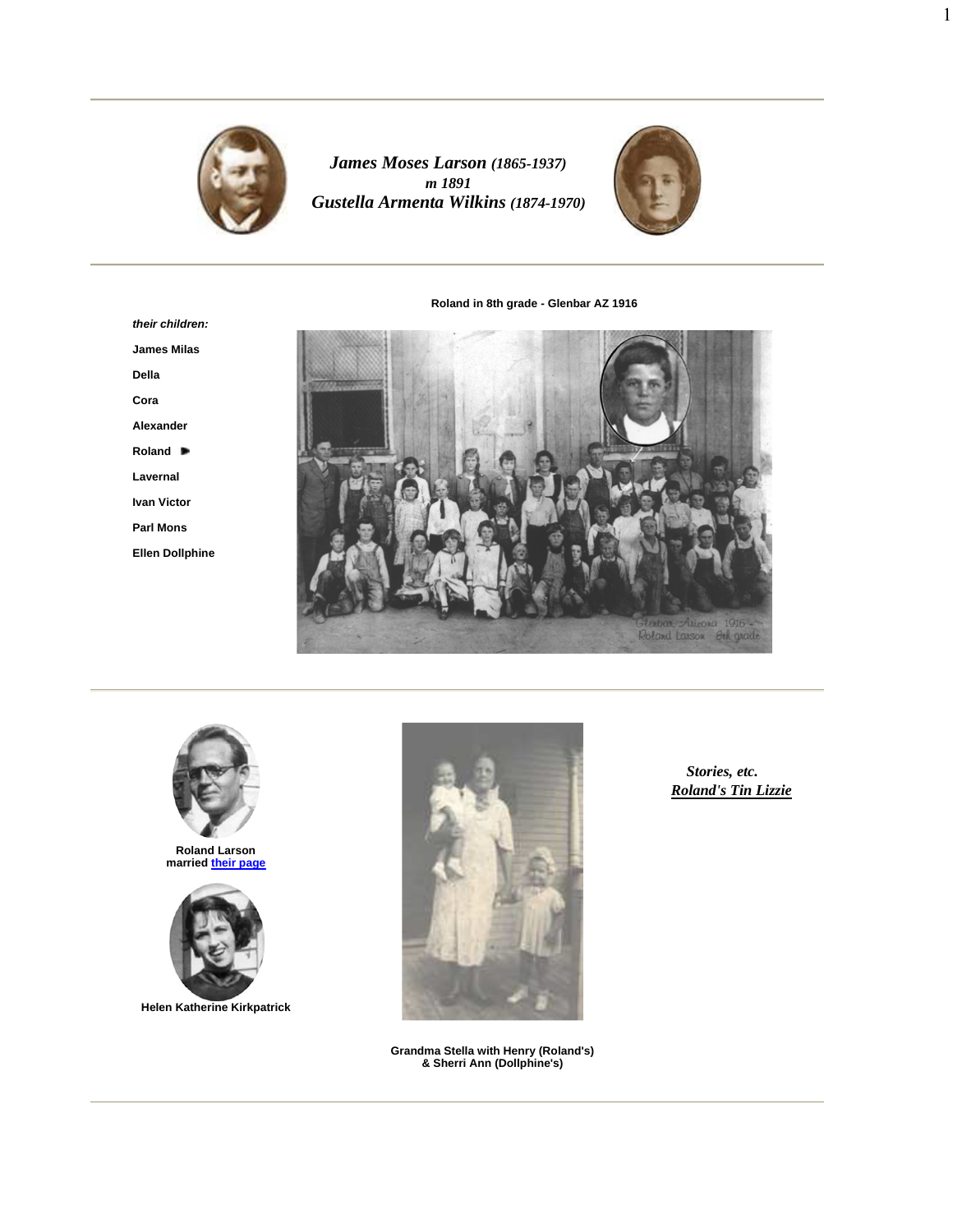## **Wild Elephants**

*(Roland's Tin Lizzie)* by Lavernal Larson, Roland's brother

If that old Ford stripdown could talk, the complaints would be a long impressive story. In the first place, that little old Ford seemed to squawk every time we called it an automobile. And then at other times when we thoughtlessly called it flivver, it appeared to resent it, kick back and refuse to start. Tinlizzie seemed to be the favored name when addressing the stripdown. And it had a right to be proud, as it was replacing the donkey in the field of convenient transportation.

Actually, in the early 1920s, anyone living on Live Oak Hill owning even a tinlizzie stripdown was considered to be one of the greats.

My brother Roland coddled that old hunk of junk with tender care, admiration and a touch of fear, because if the stripdown refused to operate, his only alternative was to hike across the fields to where he worked.

In those days this cherished Model T Ford stripdown was worth no more than 50 dollars in gold. Even so, that was too much when taken into consideration there were no fenders nor windshield. To start the motor, there was a crank at the front end which quite often kicked backwards, sometimes to break an arm. And even with all its misunderstood qualities and negative marks, it had four wheels and a steering aparatus, and it did prove to be a blessing most of the time. That is, it was somewhat faster than a burro or walking.

Notwithstanding all its rare features of rapture and shabby appearance, this simple contraption of conveyance was a constant temptation to my better judgement. And inasmuch as my brother slept in the daytime when he was working the graveyard shift, he always left his pride and joy parked by the side of the house. and on this particular morning I was overpowered by a great desire to hop in and drive that little go-cart away. But it was not that simple. The road was narrow and steep, and came to a dead end within fifty yards from our house. And at the dead end was a short U-turn which had to be made. Otherwise, it was two hundred and fifty feet to the bottom of the canyon.

After about thirty minutes of wishful thinking, my anxious glands became activated enough to remove the large rock from in front of a wheel and hop into the driver's seat, and then away we went down the steep road. But  $\overline{I}$ soon found that the brakes were no good. Quickly I tried the reverse clutch and found it was slipping and failed as a brake. We were right at the dead end now and something had to be done fast. There was far too much speed to make the turn. Therefore my instant judgement was to jump out and sort of pray for luck while my poor brother's dream boat shot off down toward the bottom of the hill. Fortunately at about forty feet down, the stripdown lodged in some growth of thick manzanita and scrub oak, right side up and on all fours.

I had created a problem and was in painful trouble now. What should I do? My brother would soon be rising from his sleep. And when he discovered that bag of tin was gone, he would be like a wild man. But my strategy, though a wee bit sneaky, and was to try to be absent when the critical moment of revelation arrived. And when I did return to the scene of the calamity, my brother and a good neighbor with his car was towing the stripdown back up to the road. And to my surprise my brother was quite cool; and the lack of casting threats of destruction toward my well being, caused my bosom to fill with emotions of adoration for my brother.

And then after the little old flivver had been fully recovered, it appeared not to be afflicted with any new ailments, Roland seemed to be jolly well pleased and somewhat brotherly again.

Soon after this unpleasant episode Roland and I ventured to take a tour up to the Gila Valley. Our goal being Glenbar, where my sister Cora lived on a farm with her husband Floyd Mack. And of special interest is the fact that this small town is our homeland - our birthplace.

It was in August. The summer rains had been pouring down, adding to the misery of the trip. As the stripdown didn't have a windshield, our faces were exposed to the wind and bugs of all descriptions. Though top speed was about twenty-five miles per hour, it was no less than torture to ride that way for eighty miles. On top of all the